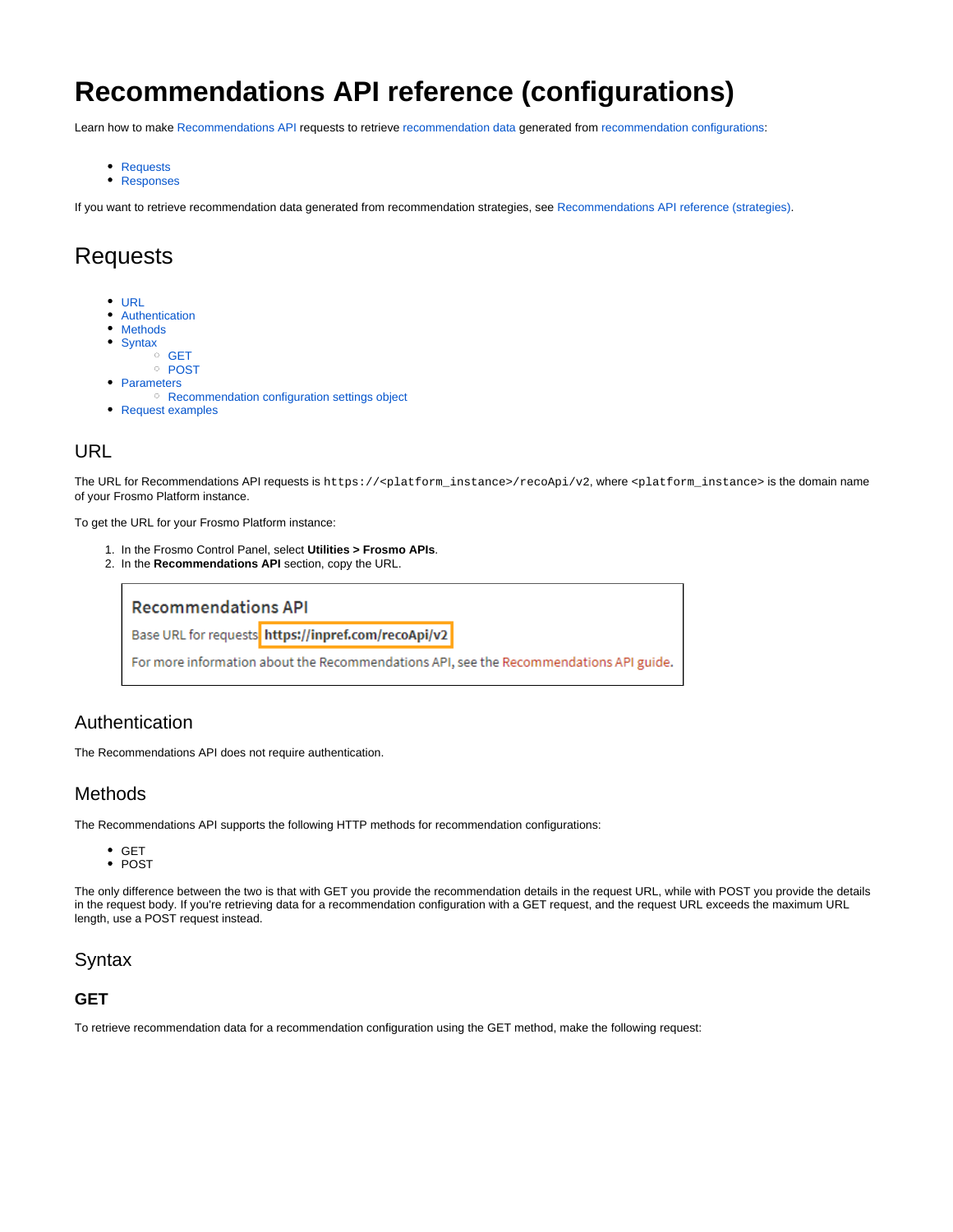```
GET https://<platform_instance>/recoApi/v2?method=multifetch&
    origin=<site_origin>&
    recos=[{
      "name": "<recommendation_configuration_name>",
       "params": {
         "<parameter_1_name>": "<parameter_1_value>",
        "<parameter_n_name>": "<parameter_n_value>"
       }
     }]
```
## <span id="page-1-0"></span>**POST**

To retrieve recommendation data for a recommendation configuration using the POST method, make the following request:

```
POST https://<platform_instance>/recoApi/v2?method=multifetch&
     origin=<site_origin>
# REQUEST BODY
[{
   "name": "<recommendation_configuration_name>",
   "params": {
     "<parameter_1_name>": "<parameter_1_value>",
     "<parameter_n_name>": "<parameter_n_value>"
  }
}]
```
# <span id="page-1-1"></span>**Parameters**

**Table: Query parameters for Recommendations API requests (configurations)**

| Parameter | <b>Description</b>                                                            | <b>Type</b> | Role     | Example                     |
|-----------|-------------------------------------------------------------------------------|-------------|----------|-----------------------------|
| method    | Request type.<br>Use the value multifetch.                                    | String      | Required | method=multi<br>fetch       |
| origin    | Site origin.<br>To find out your site's origin, see Getting your site origin. | String      | Required | origin=shop_<br>company_com |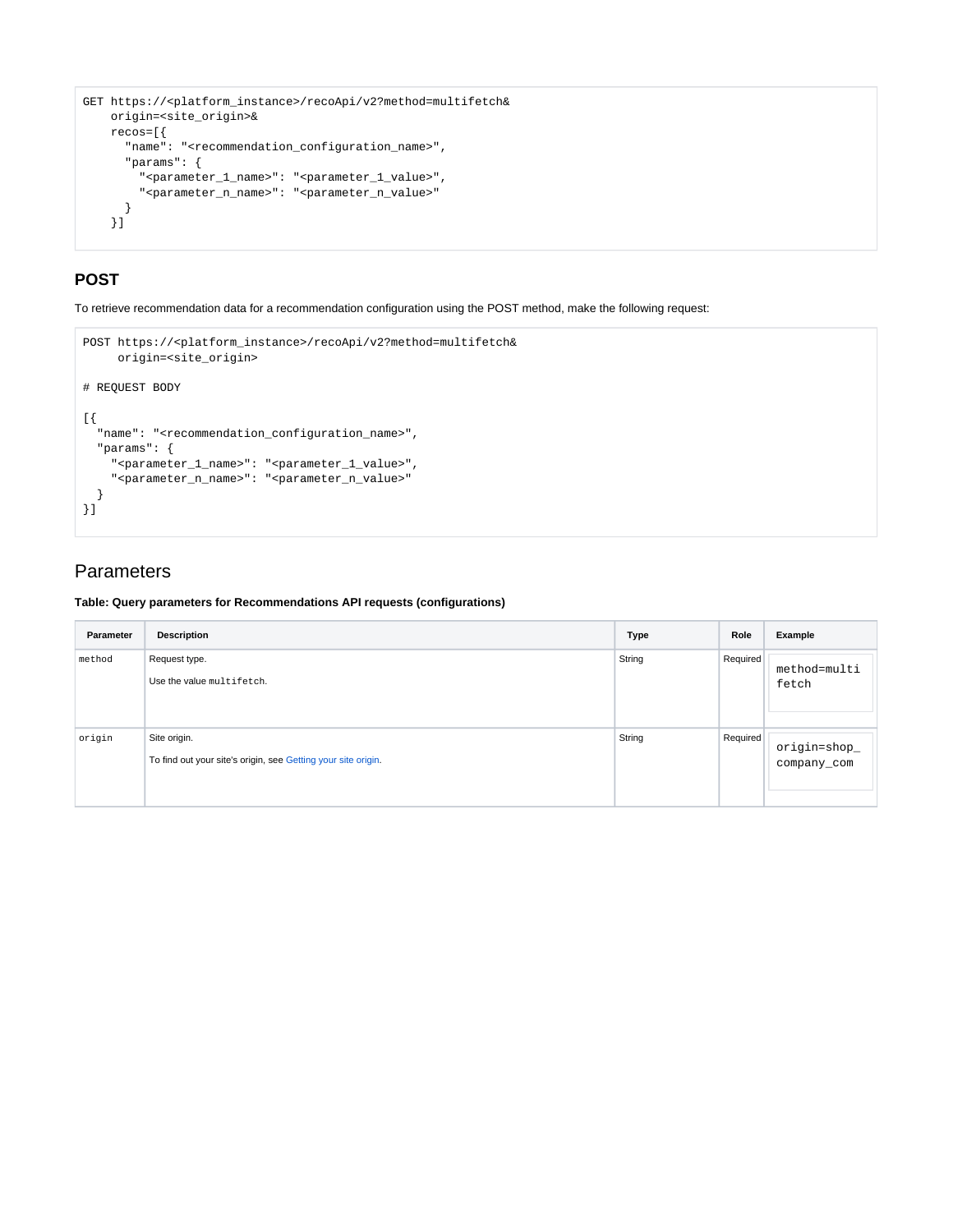| recos    | Information about what recommendation data to retrieve and, if appropriate, how to filter the returned data with<br>parameters defined in the recommendation configuration.<br>You can retrieve the data for one or more recommendation configurations. You specify each configuration in its           | Array of recommendati<br>on configuration<br>settings objects | Require<br>d (GET) | Retrieve the data for<br>one recommendation<br>configuration:                                                                                                                                    |
|----------|---------------------------------------------------------------------------------------------------------------------------------------------------------------------------------------------------------------------------------------------------------------------------------------------------------|---------------------------------------------------------------|--------------------|--------------------------------------------------------------------------------------------------------------------------------------------------------------------------------------------------|
|          | own recommendation configuration settings object using the JSON format.<br>The array must not be empty ([]).<br>∕                                                                                                                                                                                       |                                                               |                    | $recos=[$<br>$"name"$ :<br>"Most<br>viewed                                                                                                                                                       |
|          | If you want to guarantee a fast response, limit the number of recommendations to four. You can<br>Δ<br>retrieve the data for five or more recommendations in the same request, if you want, but the<br>platform may then take longer to respond.                                                        |                                                               |                    | products",<br>"params":<br>"type":<br>"Books"                                                                                                                                                    |
|          | The recos query parameter is only required for GET requests. POST requests pass the array of<br>⋒<br>recommendation configuration settings objects in the request body. The rules for the objects<br>nonetheless apply to both GET and POST requests.                                                   |                                                               |                    | $\}$ ]<br>Retrieve the data for two                                                                                                                                                              |
|          |                                                                                                                                                                                                                                                                                                         |                                                               |                    | recommendation<br>configurations:                                                                                                                                                                |
|          |                                                                                                                                                                                                                                                                                                         |                                                               |                    | $recos=[$<br>"name":<br>"Most<br>viewed<br>products",<br>"params":<br>"type":<br>"Books"<br>$\}$ , {<br>$"name"$ :<br>"Products<br>viewed<br>together",<br>"params":<br>"id":<br>"123"<br>$\}$ ] |
| variants | Define whether to also return the data for product variants.                                                                                                                                                                                                                                            | Boolean                                                       | Optional           | variants=true                                                                                                                                                                                    |
|          | If a product has one or more variants, the API returns the full product data for each variant in the variants<br>array property of the recommended item object.                                                                                                                                         |                                                               |                    |                                                                                                                                                                                                  |
|          | The possible values are:<br>• false: Do not return product variant data.                                                                                                                                                                                                                                |                                                               |                    |                                                                                                                                                                                                  |
|          | • true: Return product variant data.<br>The default value is false.                                                                                                                                                                                                                                     |                                                               |                    |                                                                                                                                                                                                  |
| debug    | Define whether to return debugging information about the recommendation data.                                                                                                                                                                                                                           | Boolean                                                       | Optional           | debug=true                                                                                                                                                                                       |
|          | Use the debugging information only for development and testing purposes. Do not use the<br>O<br>information in production, since Frosmo does not guarantee that the information structure and<br>content will remain the same.                                                                          |                                                               |                    |                                                                                                                                                                                                  |
|          | The debugging information for a recommendation consists of:                                                                                                                                                                                                                                             |                                                               |                    |                                                                                                                                                                                                  |
|          | • Selected details about the recommendation configuration that was used to generate the recommendation<br>• Raw recommendation data (dataPoints) that was used to build the final recommendation data<br>• For a product recommendation: Product API debugging information for the recommended products |                                                               |                    |                                                                                                                                                                                                  |
|          | The possible values are:                                                                                                                                                                                                                                                                                |                                                               |                    |                                                                                                                                                                                                  |
|          | • false: Do not return debugging information.<br>• true: Return debugging information.                                                                                                                                                                                                                  |                                                               |                    |                                                                                                                                                                                                  |
|          | The default value is false.                                                                                                                                                                                                                                                                             |                                                               |                    |                                                                                                                                                                                                  |

<span id="page-2-0"></span>**Recommendation configuration settings object**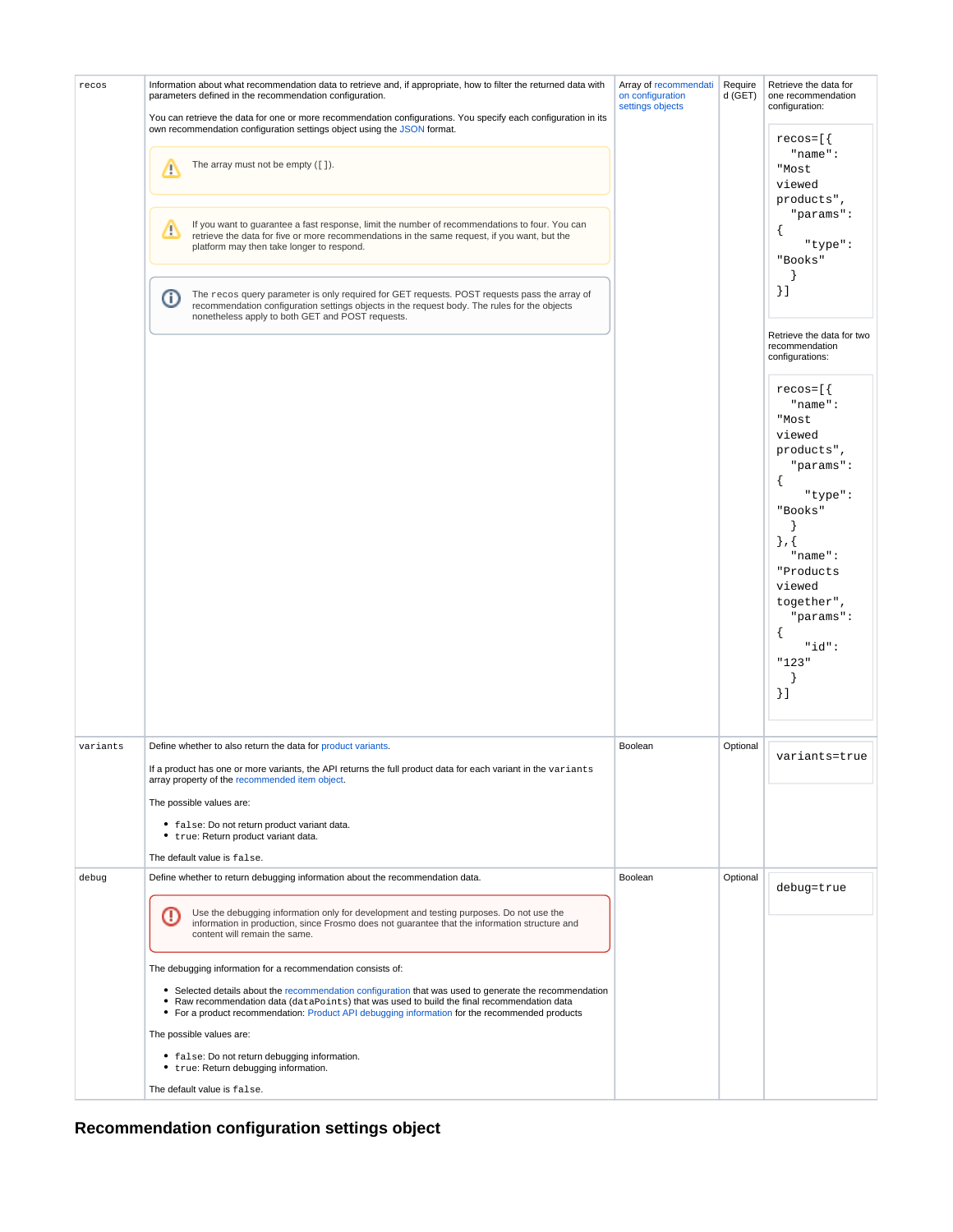The following table describes the recommendation configuration settings object of the recos array. The object defines what recommendation data to retrieve and, if appropriate, how to filter the returned data.

#### **Table: Recommendation configuration settings object properties**

| Property | <b>Description</b>                 | <b>Type</b> | Role     | Example                                 |
|----------|------------------------------------|-------------|----------|-----------------------------------------|
| name     | Recommendation configuration name. | String      | Required | $"name"$ :<br>"Most viewed<br>products" |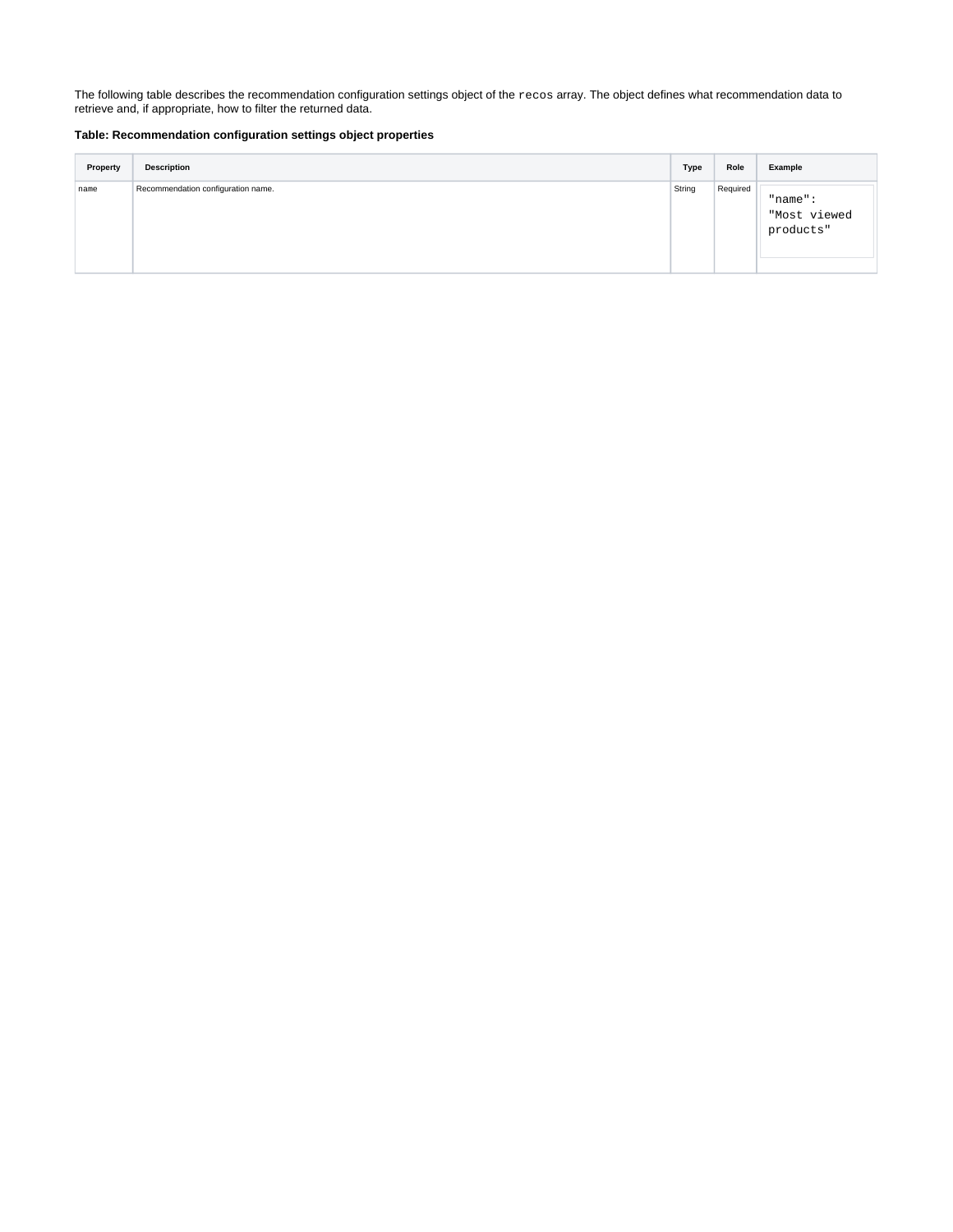| params | Request parameters defined in the recommendation configuration. Use the parameters to filter which recommended items to return.                                                                                                                                                                                                                                                                                                                                                                                                                         | Object | Optional | For a bundle                                                                                     |
|--------|---------------------------------------------------------------------------------------------------------------------------------------------------------------------------------------------------------------------------------------------------------------------------------------------------------------------------------------------------------------------------------------------------------------------------------------------------------------------------------------------------------------------------------------------------------|--------|----------|--------------------------------------------------------------------------------------------------|
|        | You can only include parameters defined in the recommendation configuration:                                                                                                                                                                                                                                                                                                                                                                                                                                                                            |        |          | recommendation whose<br>configuration defines the id<br>parameter:                               |
|        | • If you want to filter the results by a given parameter, assign the parameter an exact field or segment value (case insensitive).<br>• If you do not want to filter the results by a given parameter, either omit the parameter or set the parameter value to an empty string ("").                                                                                                                                                                                                                                                                    |        |          |                                                                                                  |
|        | If the recommendation type is bundle_viewed, bundle_converted, or bundle_viewed_converted, only include a single parameter: the<br>target field against which the recommendation is generated, as defined in the recommendation configuration. For example, if you're<br>recommending products purchased together with a product the visitor just added to their shopping cart, include the product ID parameter with a<br>valid product ID as its value, since the recommendation is based on a specific product. Do not include any other parameters. |        |          | "params": $\{$<br>"id": "123"<br>λ                                                               |
|        | If the recommendation type is most_viewed or most_converted, include zero or more of the parameters defined in the recommendation<br>configuration. The order of the parameters does not matter in the request. In addition, if you're filtering by segment, you can only define one<br>segment per request.                                                                                                                                                                                                                                            |        |          | For a most recommendation<br>whose configuration defines<br>the type parameter:                  |
|        | If you do not want to use any parameters to filter the recommendation results, omit this property from the request.                                                                                                                                                                                                                                                                                                                                                                                                                                     |        |          |                                                                                                  |
|        |                                                                                                                                                                                                                                                                                                                                                                                                                                                                                                                                                         |        |          | "params": $\{$<br>"type":<br>"Books"<br>ł                                                        |
|        |                                                                                                                                                                                                                                                                                                                                                                                                                                                                                                                                                         |        |          | For a most recommendation<br>whose configuration defines<br>the type and language<br>parameters: |
|        |                                                                                                                                                                                                                                                                                                                                                                                                                                                                                                                                                         |        |          | # Filter by<br>type and<br>language.                                                             |
|        |                                                                                                                                                                                                                                                                                                                                                                                                                                                                                                                                                         |        |          | "params": $\{$<br>"type":<br>"Books",                                                            |
|        |                                                                                                                                                                                                                                                                                                                                                                                                                                                                                                                                                         |        |          | "language":<br>"English"<br>$\mathcal{F}$                                                        |
|        |                                                                                                                                                                                                                                                                                                                                                                                                                                                                                                                                                         |        |          | # Filter by<br>type only.                                                                        |
|        |                                                                                                                                                                                                                                                                                                                                                                                                                                                                                                                                                         |        |          | "params": $\{$<br>"type":<br>"Books",                                                            |
|        |                                                                                                                                                                                                                                                                                                                                                                                                                                                                                                                                                         |        |          | "language":<br>$\mathbf{u}$                                                                      |
|        |                                                                                                                                                                                                                                                                                                                                                                                                                                                                                                                                                         |        |          | # Filter by<br>neither,<br>return all<br>results.                                                |
|        |                                                                                                                                                                                                                                                                                                                                                                                                                                                                                                                                                         |        |          | "params": $\{$<br>"type": "",                                                                    |
|        |                                                                                                                                                                                                                                                                                                                                                                                                                                                                                                                                                         |        |          | "language":<br>$\mathbf{u}$ . $\mathbf{u}$<br><sup>}</sup>                                       |
|        |                                                                                                                                                                                                                                                                                                                                                                                                                                                                                                                                                         |        |          | # Omitting<br>"params"                                                                           |
|        |                                                                                                                                                                                                                                                                                                                                                                                                                                                                                                                                                         |        |          | from the<br>request<br>yields the<br>same result<br>as the empty                                 |
|        |                                                                                                                                                                                                                                                                                                                                                                                                                                                                                                                                                         |        |          | values above.                                                                                    |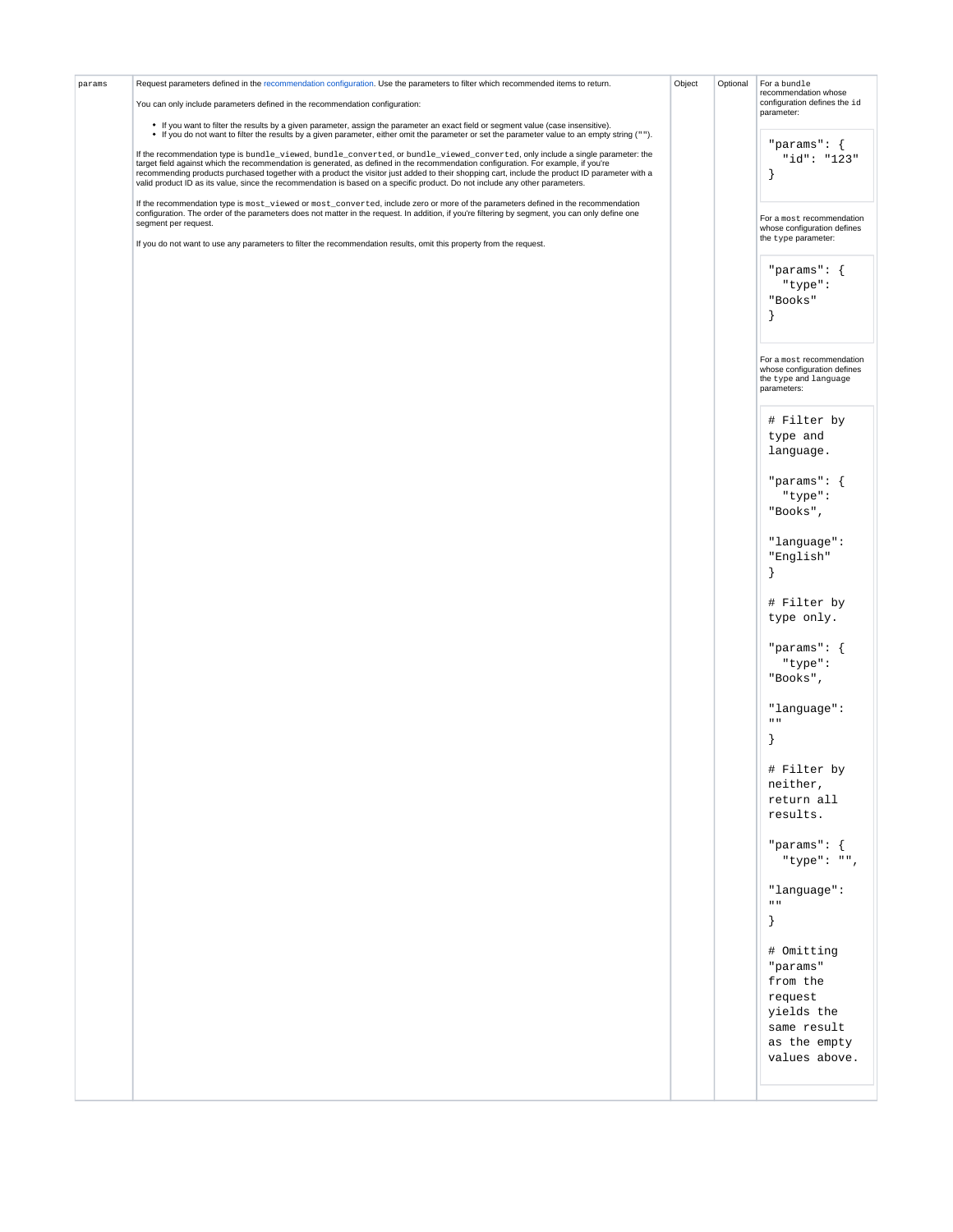| params.<br><parameter< th=""><th>Request parameter defined in the recommendation configuration. Use the parameter to filter which recommended items to return.</th><th>String  <br/>Array of</th><th>Required   Filter for Books English:</th></parameter<> | Request parameter defined in the recommendation configuration. Use the parameter to filter which recommended items to return.                                                                                                                                               | String  <br>Array of | Required   Filter for Books English:                         |
|-------------------------------------------------------------------------------------------------------------------------------------------------------------------------------------------------------------------------------------------------------------|-----------------------------------------------------------------------------------------------------------------------------------------------------------------------------------------------------------------------------------------------------------------------------|----------------------|--------------------------------------------------------------|
| _name>                                                                                                                                                                                                                                                      | You can define either a single string or an array of strings as the parameter value. In the latter case, the recommendation results are filtered<br>separately by each string value.                                                                                        | strings              | "params": $\{$                                               |
|                                                                                                                                                                                                                                                             | If the parameter corresponds to a source data field that has a Boolean or number value, such as product price, define the parameter value<br>nonetheless as a string. For example, define the Boolean true as the string "true", and define the number 1 as the string "1". |                      | "type":<br>"Books",                                          |
|                                                                                                                                                                                                                                                             | If you do not want to filter the results by the parameter, set the parameter value to an empty string ("").                                                                                                                                                                 |                      | "language":                                                  |
|                                                                                                                                                                                                                                                             |                                                                                                                                                                                                                                                                             |                      | "English"                                                    |
|                                                                                                                                                                                                                                                             |                                                                                                                                                                                                                                                                             |                      | ł                                                            |
|                                                                                                                                                                                                                                                             |                                                                                                                                                                                                                                                                             |                      |                                                              |
|                                                                                                                                                                                                                                                             |                                                                                                                                                                                                                                                                             |                      | Filter for Books English<br>and Books Finnish:               |
|                                                                                                                                                                                                                                                             |                                                                                                                                                                                                                                                                             |                      | "params": $\{$                                               |
|                                                                                                                                                                                                                                                             |                                                                                                                                                                                                                                                                             |                      | "type":<br>"Books",                                          |
|                                                                                                                                                                                                                                                             |                                                                                                                                                                                                                                                                             |                      | "language": [                                                |
|                                                                                                                                                                                                                                                             |                                                                                                                                                                                                                                                                             |                      | "English",<br>"Finnish"                                      |
|                                                                                                                                                                                                                                                             |                                                                                                                                                                                                                                                                             |                      | ı                                                            |
|                                                                                                                                                                                                                                                             |                                                                                                                                                                                                                                                                             |                      | ł                                                            |
|                                                                                                                                                                                                                                                             |                                                                                                                                                                                                                                                                             |                      | Filter for Books English, Bo                                 |
|                                                                                                                                                                                                                                                             |                                                                                                                                                                                                                                                                             |                      | oks Finnish, Magazines<br>English, and Magazines<br>Finnish: |
|                                                                                                                                                                                                                                                             |                                                                                                                                                                                                                                                                             |                      | "params": $\{$                                               |
|                                                                                                                                                                                                                                                             |                                                                                                                                                                                                                                                                             |                      | "type": [<br>"Books",                                        |
|                                                                                                                                                                                                                                                             |                                                                                                                                                                                                                                                                             |                      | "Magazines"<br><b>J</b> ,                                    |
|                                                                                                                                                                                                                                                             |                                                                                                                                                                                                                                                                             |                      | "language": [                                                |
|                                                                                                                                                                                                                                                             |                                                                                                                                                                                                                                                                             |                      | "English",                                                   |
|                                                                                                                                                                                                                                                             |                                                                                                                                                                                                                                                                             |                      | "Finnish"<br>1                                               |
|                                                                                                                                                                                                                                                             |                                                                                                                                                                                                                                                                             |                      | ł                                                            |
|                                                                                                                                                                                                                                                             |                                                                                                                                                                                                                                                                             |                      | Filter by originally boolean and<br>numeric values:          |
|                                                                                                                                                                                                                                                             |                                                                                                                                                                                                                                                                             |                      | "params": $\{$                                               |
|                                                                                                                                                                                                                                                             |                                                                                                                                                                                                                                                                             |                      | "isAvailable"<br>: "true",<br>"price":<br>"99.99"<br>$\}$    |
|                                                                                                                                                                                                                                                             |                                                                                                                                                                                                                                                                             |                      | No filtering:                                                |
|                                                                                                                                                                                                                                                             |                                                                                                                                                                                                                                                                             |                      | "params": $\{$<br>"type": "",                                |
|                                                                                                                                                                                                                                                             |                                                                                                                                                                                                                                                                             |                      | "language":                                                  |
|                                                                                                                                                                                                                                                             |                                                                                                                                                                                                                                                                             |                      | $\mathbf{u}$<br>$\}$                                         |
|                                                                                                                                                                                                                                                             |                                                                                                                                                                                                                                                                             |                      |                                                              |
|                                                                                                                                                                                                                                                             |                                                                                                                                                                                                                                                                             |                      |                                                              |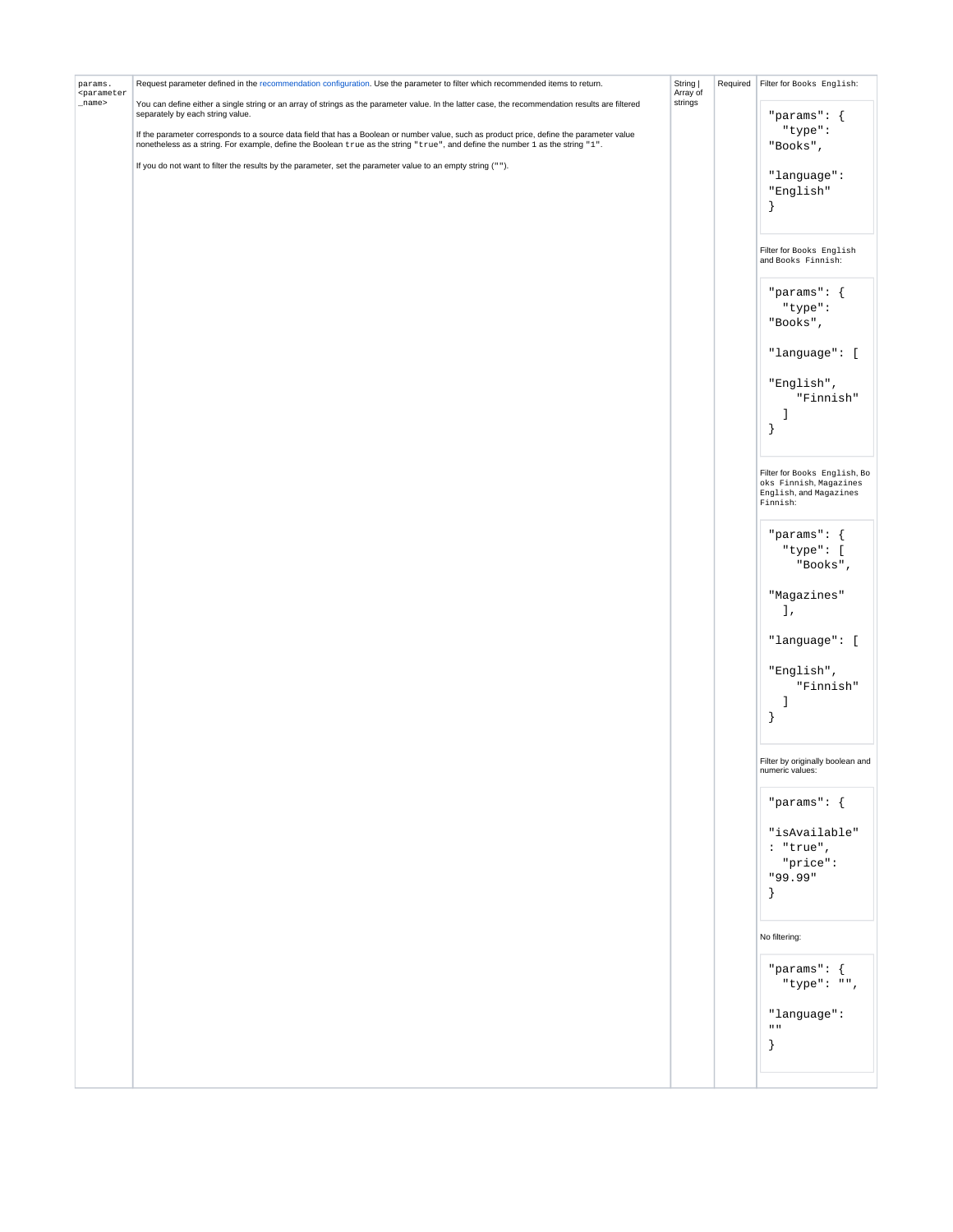| excludeIds | This property is only valid for product recommendations.<br>Δ<br>IDs of the products to exclude from the recommendation data.                                                                                                                                                                                                                                                                                                                                                                                                                                                                                                   | Array of<br>Optional<br>strings |          | Exclude products 123, 456,<br>and 789 from the<br>recommendation data:<br>"excludeIds":<br>$"123"$ ,<br>"456".<br>"789" |
|------------|---------------------------------------------------------------------------------------------------------------------------------------------------------------------------------------------------------------------------------------------------------------------------------------------------------------------------------------------------------------------------------------------------------------------------------------------------------------------------------------------------------------------------------------------------------------------------------------------------------------------------------|---------------------------------|----------|-------------------------------------------------------------------------------------------------------------------------|
| limit      | Maximum number of recommended items to return.<br>By default, the platform uses the limit value defined in the recommendation configuration. If you want to set a different maximum for a request,<br>define a limit in the request.<br>The minimum value is 1. The maximum value is 120.                                                                                                                                                                                                                                                                                                                                       | Number                          | Optional | "limit": 5                                                                                                              |
| mapping    | Logic for mapping the IDs of the recommended items to source data in the Frosmo back end. This determines what data the recommendation<br>actually returns for each item.<br>By default, the platform uses the map_ids value defined in the recommendation configuration. If you want to set a different mapping for a request,<br>define a map ids in the request.<br>The possible values are:<br>• datapoint: Do not map the item IDs to anything. Return the raw recommendation data (ID and recommendation weight) for each item.<br>• product: Map each item ID to a product ID. Return the full product data for each ID. | String                          | Optional | "mapping": ""                                                                                                           |

# <span id="page-6-0"></span>Request examples

#### **Example: Single recommendation with filtering applied (GET)**

```
GET https://inpref.com/recoApi/v2?method=multifetch&
    origin=shop_company_com&
    recos=[{
      "name": "Most viewed products",
      "params": {
        "type": "Books"
      }
     }]
```
#### **Example: Single recommendation with filtering applied (POST)**

```
POST https://inpref.com/recoApi/v2?method=multifetch&
      origin=shop_company_com
# REQUEST BODY
\left[ \ \right] "name": "Most viewed products",
  "params": {
     "type": "Books"
   }
}]
```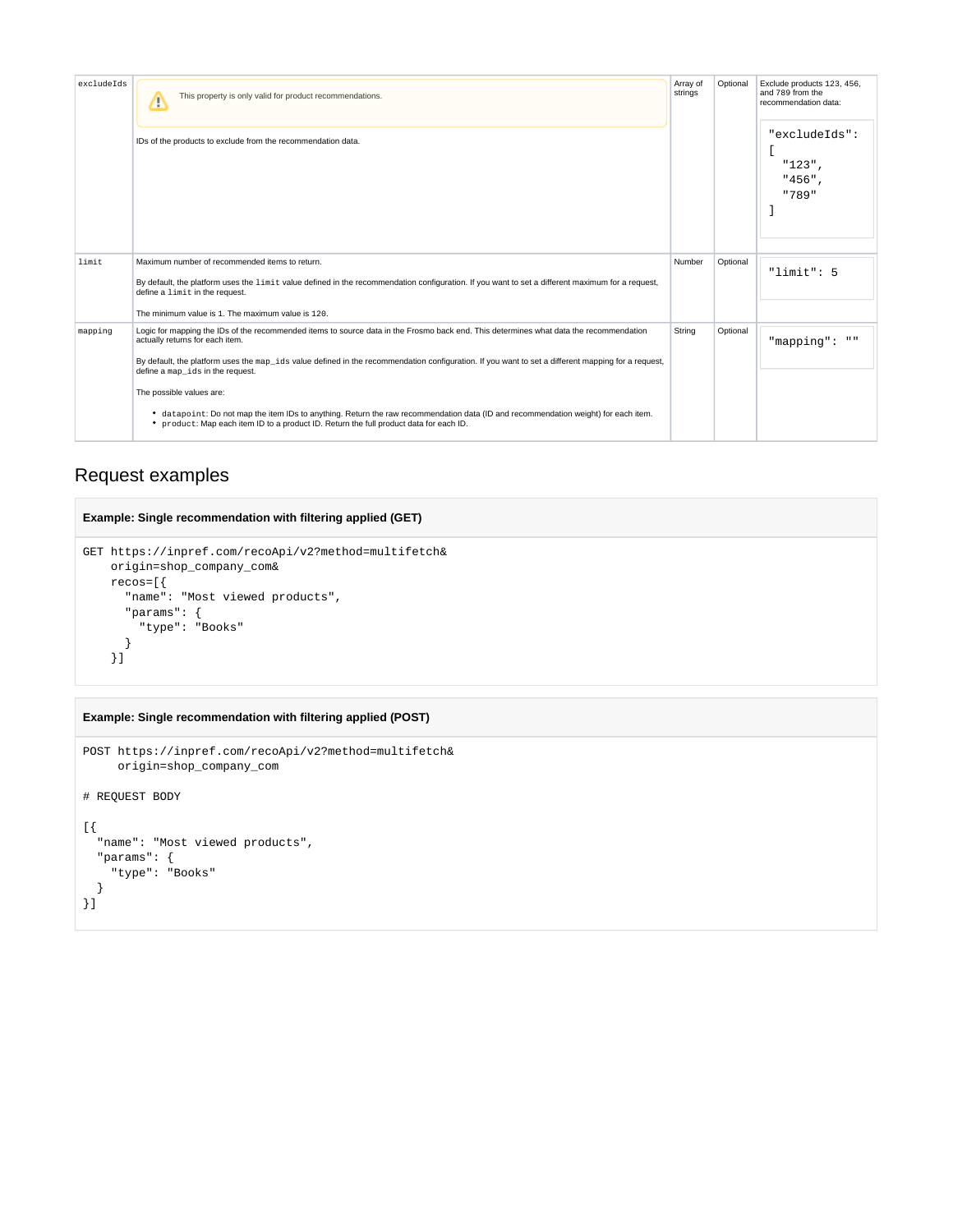```
Example: Single recommendation with filtering applied and selected results excluded (GET)
```

```
GET https://inpref.com/recoApi/v2?method=multifetch&
    origin=shop_company_com&
    recos=[{
       "name": "Most viewed products",
      "params": {
        "type": "Books"
       },
       "excludeIds": [
        "123",
        "456",
        "789"
       ]
     }]
```
**Example: Single recommendation with filtering applied and product variant data requested (GET)**

```
GET https://inpref.com/recoApi/v2?method=multifetch&
    origin=shop_company_com&
    recos=[{
      "name": "Most viewed products",
      "params": {
        "type": "Books"
      }
    }]&
     variants=true
```
#### **Example: Single recommendation without any filtering applied (GET)**

```
GET https://inpref.com/recoApi/v2?method=multifetch&
    origin=shop_company_com&
    recos=[{
       "name": "Most viewed products"
     }]
```
#### **Example: Multiple recommendations with filtering applied (GET)**

```
GET https://inpref.com/recoApi/v2?method=multifetch&
    origin=shop_company_com&
    recos=[{
       "name": "Most viewed products",
       "params": {
        "type": "Books"
       }
     },{
       "name": "Most bought products",
      "params": {
        "type": "Books"
       }
     }]
```
# <span id="page-7-0"></span>Responses

- [Success](#page-7-1)
- [Error](#page-12-0)

### <span id="page-7-1"></span>**Success**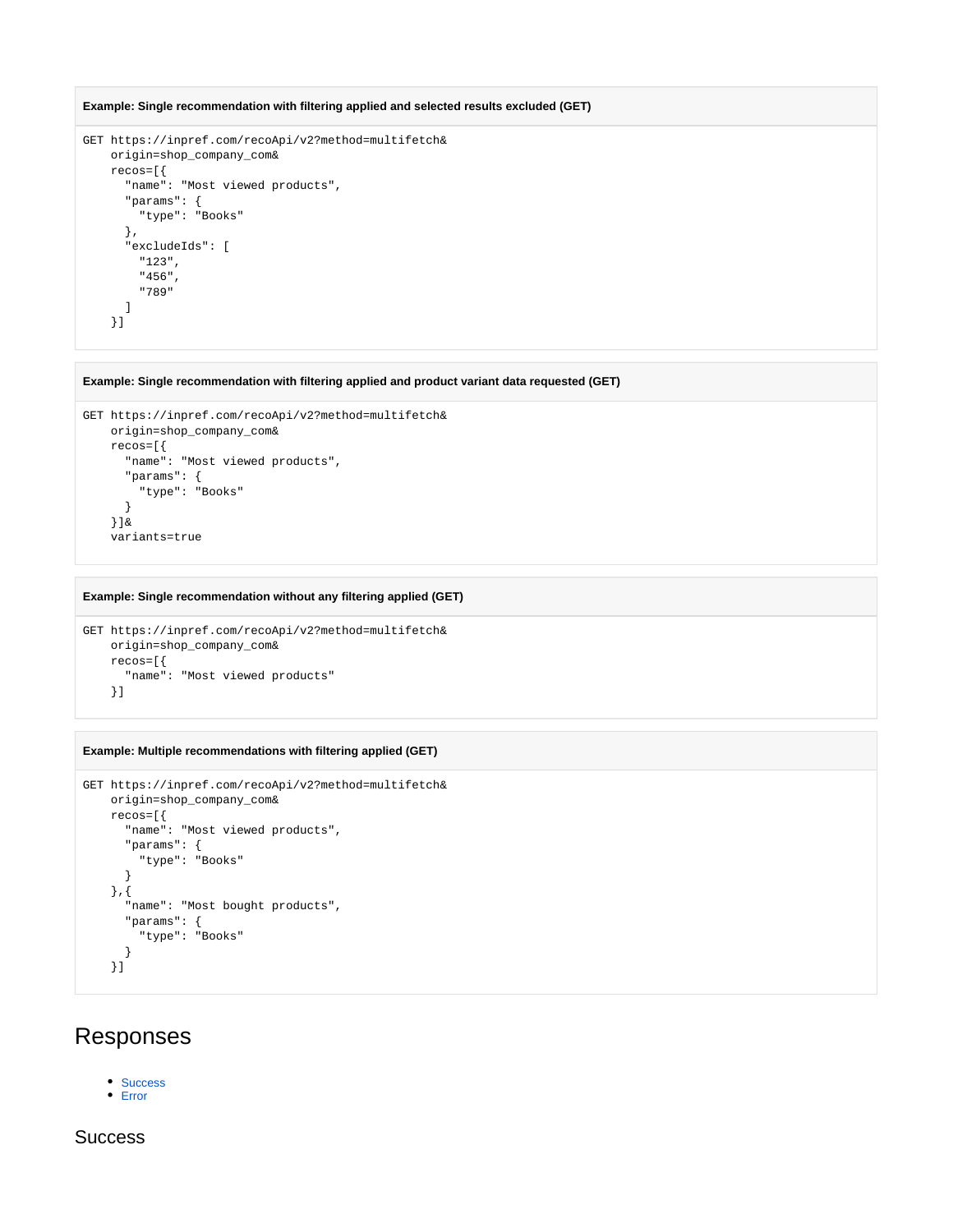On a success, the Recommendations API returns the requested recommendation data in a [JSON](https://www.json.org/) object. The response status code is 200.

The response object contains the following root properties:

- data: Recommendation data as an array of arrays, where each array stores the data generated from a single recommendation configuration.
- debug: Object containing the debugging information. This property is included only when the debug parameter is set to true in the request.

```
Response structure without debugging information
```

```
{
   "data": [
     [<configuration 1 data>],
    [<configuration 2 data>],
     ...
     [<configuration n data>]
   ]
}
```
**Response structure with debugging information**

```
{
   "data": [
     [<configuration 1 data>],
    [<configuration 2 data>],
     ...
     [<configuration n data>]
   ],
   "debug": [
     <debugging information>
   ]
}
```
The data for a recommendation configuration is returned as an array of objects, where each object contains the details of a single recommended item. The items are in descending order of rank, with the most recommended item (as defined by the algorithm) ranked highest.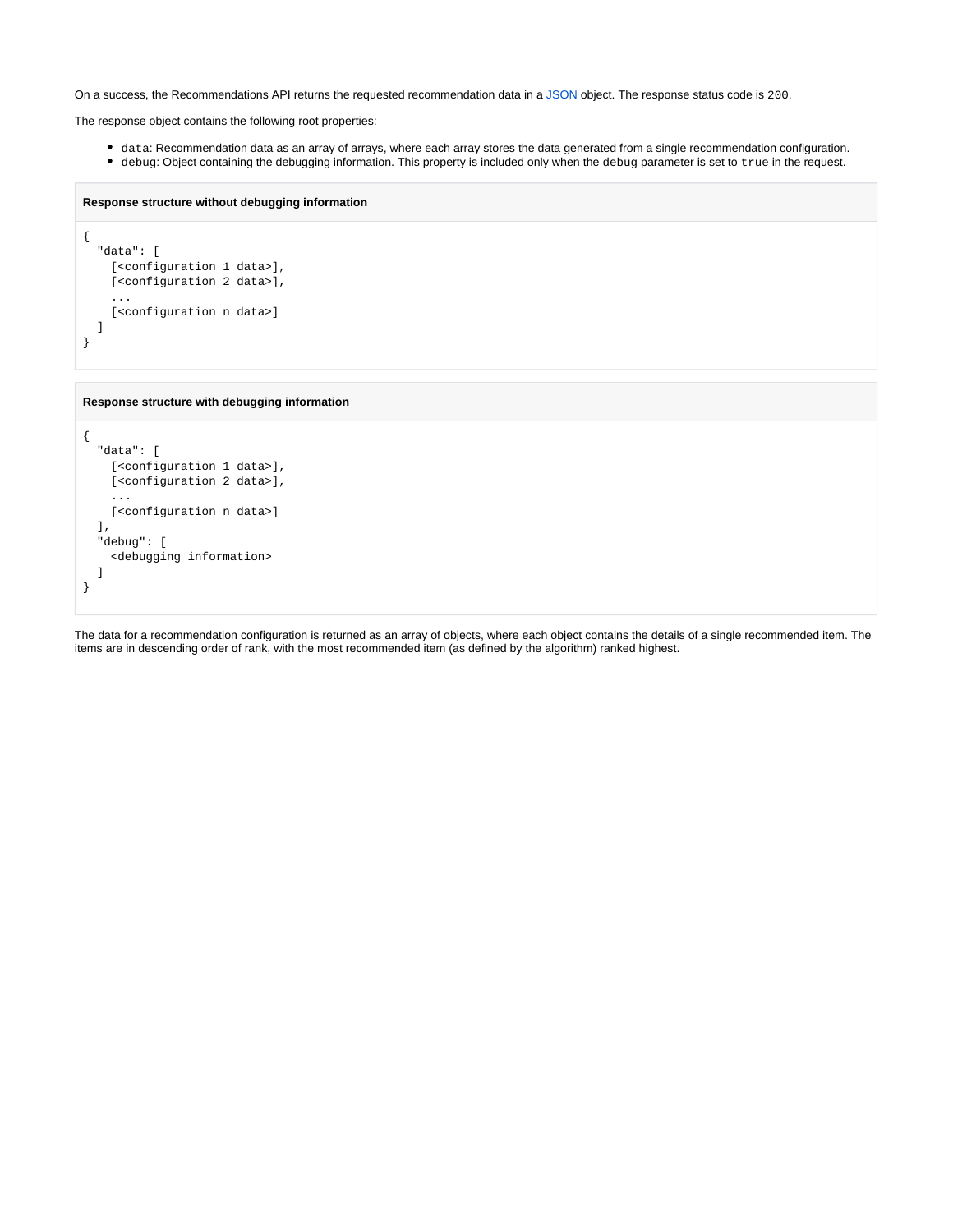```
# SINGLE RECOMMENDATION CONFIGURATION
{
   "data": [
    \lceil {<configuration 1 item 1 data>},
       {<configuration 1 item 2 data>},
       ...
       {<configuration 1 item n data>}
     ]
   ]
}
# MULTIPLE RECOMMENDATION CONFIGURATIONS
{
   "data": [
    \lceil {<configuration 1 item 1 data>},
       {<configuration 1 item 2 data>},
       ...
       {<configuration 1 item n data>}
     ],
    \lceil {<configuration 2 item 1 data>},
       {<configuration 2 item 2 data>},
       ...
       {<configuration 2 item n data>}
     ]
   ]
}
```
Depending on the map\_ids parameter defined in the [recommendation configuration](https://docs.frosmo.com/display/dev/Recommendation+configuration+reference), each item object contains either the raw recommendation data for the item (no mapping) or the full set of data retrieved from the Frosmo back end (mapping to data). For example, for a product when the ID is mapped, the object contains the full set of product data tracked for the product on the site.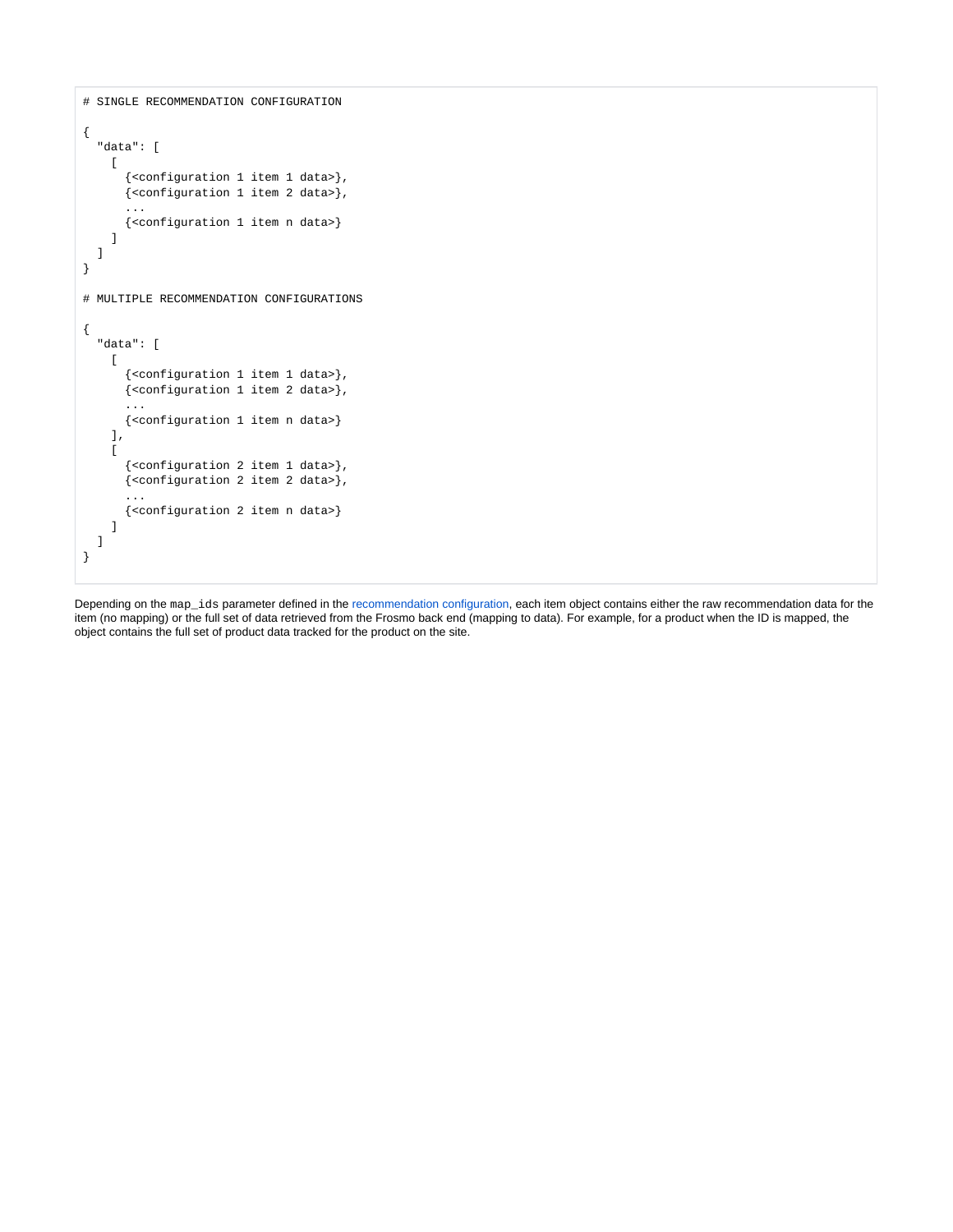```
# PRODUCT OBJECT (MAPPED TO PRODUCT DATA)
{
   "data": [
   \lceil {
         "id": "123",
        "type": "Books",
         "name": "A Developer's Guide to Everything",
         "created_at": "2018-11-08T10:45:15Z",
         "updated_at": "2018-11-08T10:51:05Z",
         "attributes": {
           "image": "https://shop.company.com/products/123/images/123.png",
           "price": "29.99",
           "url": "https://shop.company.com/products/123"
         }
       }
    ]
  ]
}
# PRODUCT OBJECT (RAW RECOMMENDATION DATA)
{
   "data": [
   \mathbb{I} {
         "id": "123",
         "weight": 1056
       }
    ]
  ]
}
```
If an item is a parent product with one or more product variants, and if the request is set to also return variants, the recommended item object includes the  $v$ ariants array, which contains the full product data for each variant.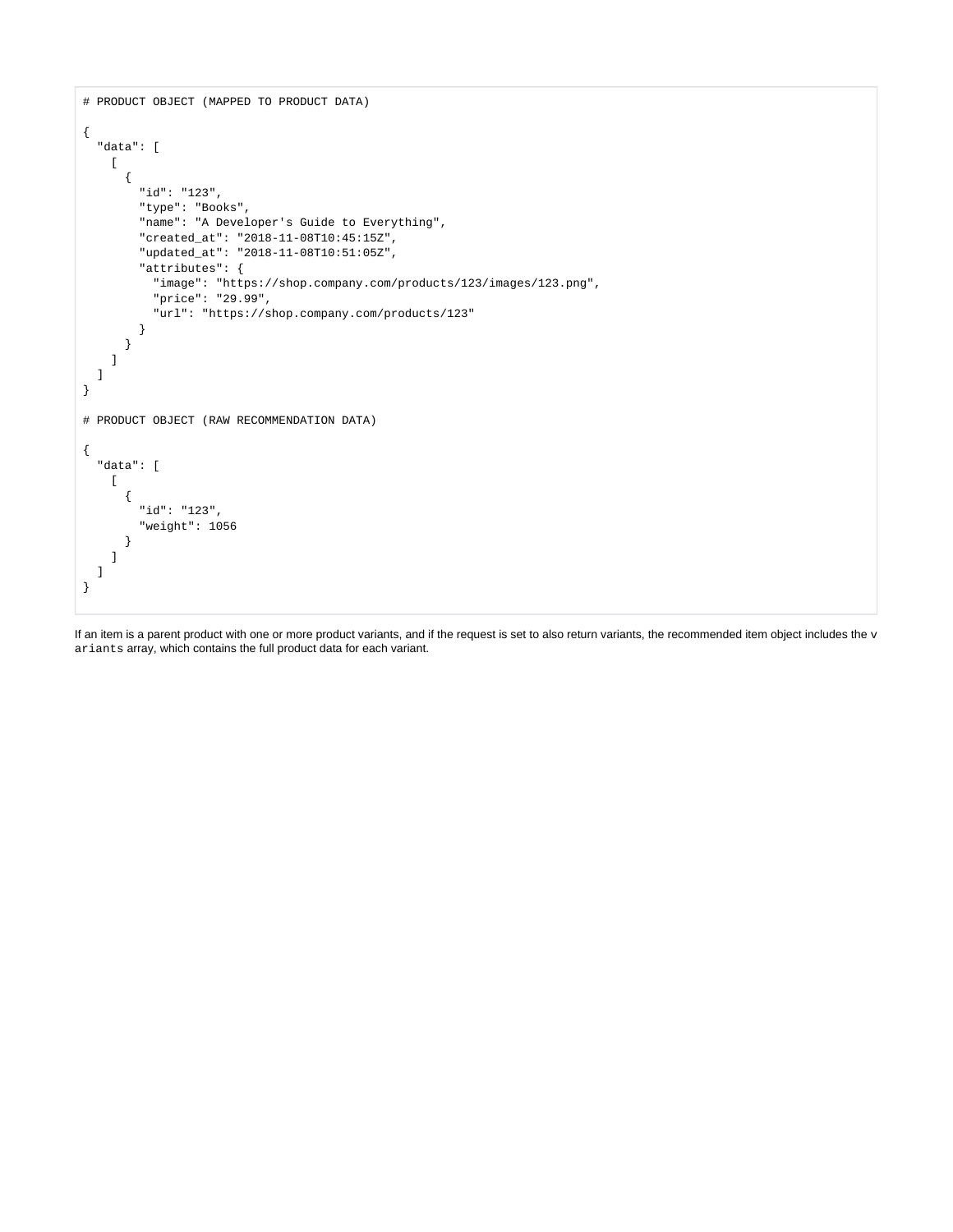#### **Response structure with product variant data**

```
{
   "data": [
   \blacksquare {
         "id": "1001",
         "type": "Fashion/Shoes",
         "name": "Casual Engineer Boots",
         "created_at": "2022-01-14T17:36:37+02:00",
         "updated_at": "2022-02-08T10:56:05+02:00",
         "attributes": {
           "availability": "in stock",
           "brand": "Lumberland",
           "color": "Black",
           "image": "https://shop.company.com/images/products/product-1001.png",
           "originalPrice": 350,
           "price": 290,
           "url": "https://shop.company.com/products/1001"
         },
         "variants": [
           {
             "id": "1002",
             "type": "Fashion/Shoes",
             "name": "Casual Engineer Boots",
             "created_at": "2022-01-14T17:36:37+02:00",
             "updated_at": "2022-02-08T10:56:20+02:00",
             "attributes": {
                "availability": "in stock",
               "brand": "Lumberland",
                "color": "Brown",
               "image": "https://shop.company.com/images/products/product-1002.png",
               "originalPrice": 350,
               "price": 290,
                "url": "https://shop.company.com/products/1002"
             }
           },
           {
             "id": "1003",
             "type": "Fashion/Shoes",
             "name": "Casual Engineer Boots",
              "created_at": "2022-01-14T17:36:37+02:00",
              "updated_at": "2022-02-08T10:56:34+02:00",
              "attributes": {
                "availability": "in stock",
               "brand": "Lumberland",
               "color": "White",
                "image": "https://shop.company.com/images/products/product-1003.png",
                "originalPrice": 350,
                "price": 290,
                "url": "https://shop.company.com/products/1003"
             }
           }
        ]
       }
    ]
  ]
}
```
If there's no recommendation data available for the requested configuration, the API returns an empty array.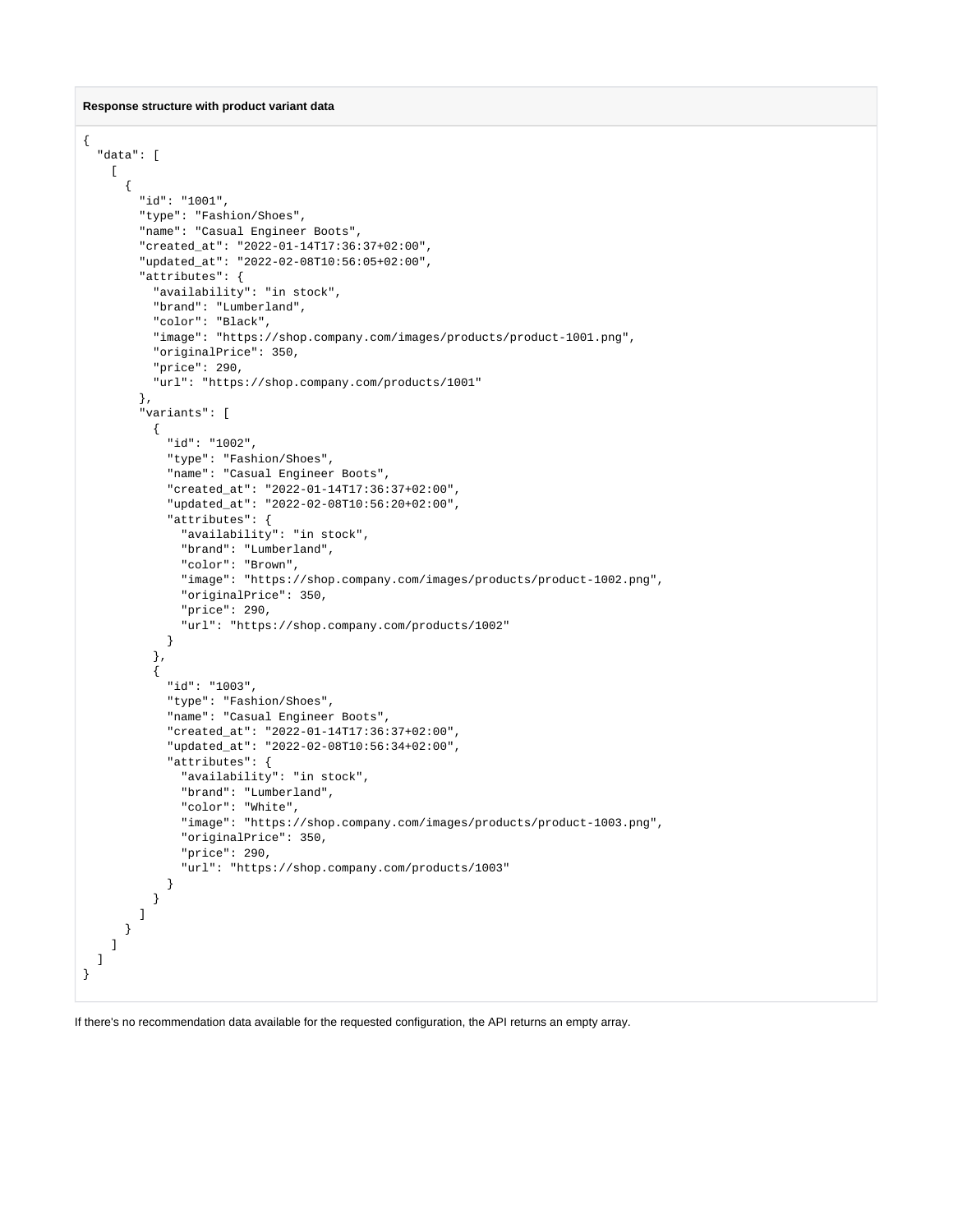```
# SINGLE RECOMMENDATION CONFIGURATION WITH NO DATA
{
  "data": [
   [] ]
}
# MULTIPLE RECOMMENDATION CONFIGURATIONS, ONE WITH NO DATA
{
  "data": [
   [<configuration 1 data>],
   \lceil ]
  ]
}
# MULTIPLE RECOMMENDATION CONFIGURATIONS, ALL WITH NO DATA
{
  "data": [
    [],
   [] ]
}
```
### <span id="page-12-0"></span>Error

On an error, the Recommendations API returns the response status code 400 and an error message.

**Table: Recommendations API error messages**

| <b>Error message</b>                                                                                                                                                                                              | <b>Description</b>                                                                                                                                                                                                                                                                                                                      | <b>Solution</b>                                                                                                                                    |
|-------------------------------------------------------------------------------------------------------------------------------------------------------------------------------------------------------------------|-----------------------------------------------------------------------------------------------------------------------------------------------------------------------------------------------------------------------------------------------------------------------------------------------------------------------------------------|----------------------------------------------------------------------------------------------------------------------------------------------------|
| parameter 'method' missing                                                                                                                                                                                        | The method query parameter is missing<br>from the request URL or its value is<br>undefined.                                                                                                                                                                                                                                             | Make sure that the method query<br>parameter is properly defined.                                                                                  |
| invalid method ' <parameter_value>'</parameter_value>                                                                                                                                                             | The value of the method query<br>parameter, <parameter value="">, is<br/>invalid.</parameter>                                                                                                                                                                                                                                           | Use multifetch as the value of the meth<br>od query parameter.                                                                                     |
| parameter 'origin' missing                                                                                                                                                                                        | The origin query parameter is missing<br>from the request URL or its value is<br>undefined.                                                                                                                                                                                                                                             | Make sure that the origin query<br>parameter is properly defined.                                                                                  |
| invalid origin parameter<br>' <parameter value="">'</parameter>                                                                                                                                                   | The value of the origin query<br>parameter, <parameter value="">, is<br/>invalid.</parameter>                                                                                                                                                                                                                                           | Use a valid site origin as the value of the $\circ$ r<br>igin query parameter.<br>To find out your site's origin, see Getting<br>your site origin. |
| parameter 'recos' missing                                                                                                                                                                                         | The recos query parameter is missing<br>from the request URL or its value is<br>undefined.                                                                                                                                                                                                                                              | Make sure that the recos query parameter<br>is properly defined.                                                                                   |
| parameter 'recos' contains invalid JSON:<br>expected string for param name:<br>' <parameter_name>', index:<br/><parameter_index>, at recos index:<br/><recos index=""></recos></parameter_index></parameter_name> | The <parameter name=""> request<br/>parameter is an array that contains a<br/>value of the wrong type at the specified<br/>index. The API expects a string.<br/>The invalid value is located at: recos<br/>[<recos index="">].params.<br/><parameter name=""><br/>[<parameter_index>]</parameter_index></parameter></recos></parameter> | Use a string as the array item value.                                                                                                              |